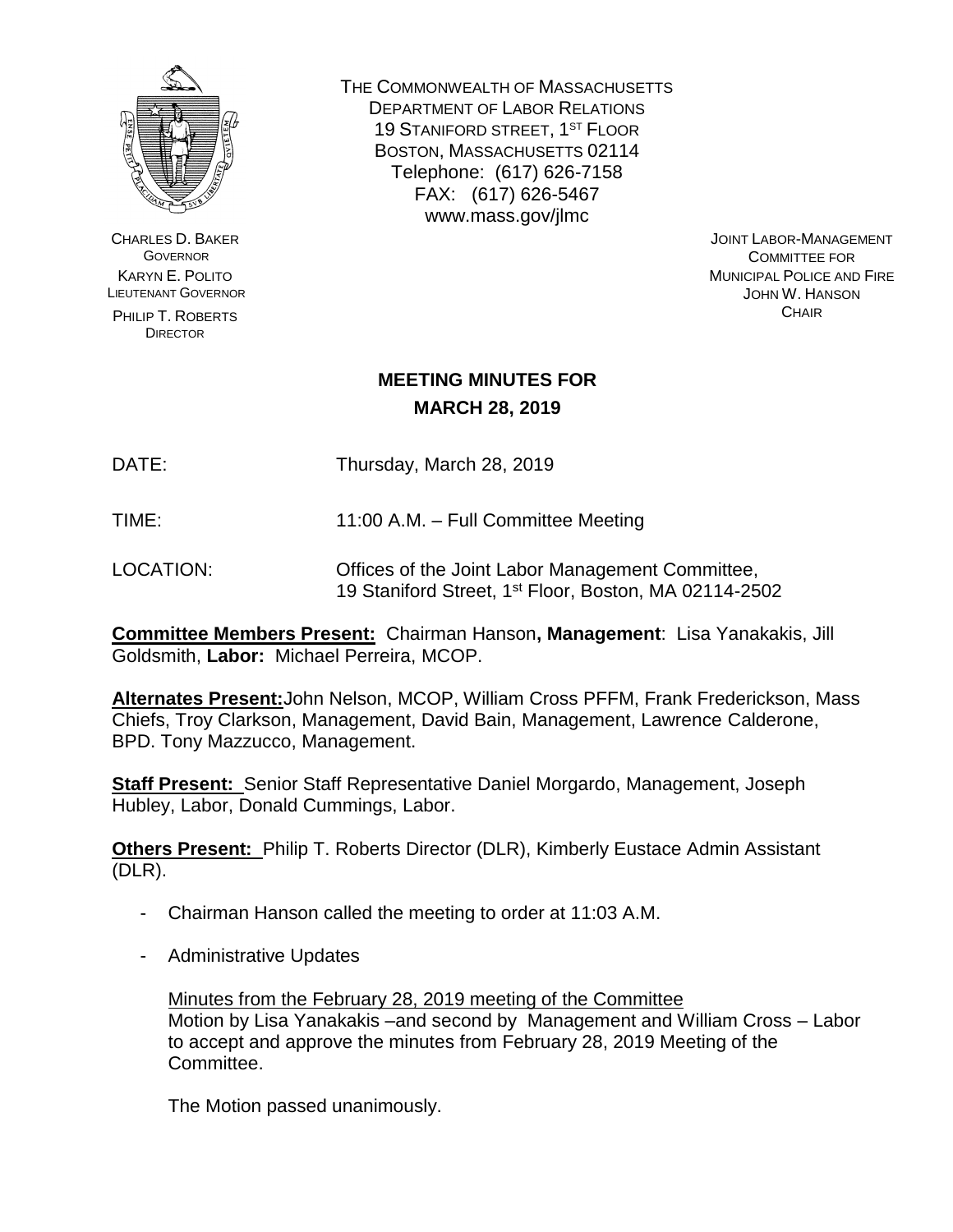Chairman Hanson reminds the Committee that on Saturday, May 4, 2019 the 46<sup>th</sup> Annual Workshop for Public Sector Labor Relations Specialist will be held at Harvard between 9:00 a.m. and 12:30 p.m. Director Philip T. Roberts (DLR), Marjorie Wittner (CERB) and John Hanson (JLMC) will all be speaking at the conference.

Jill Goldsmith - introduces new management alternate member, Tony Mazzucco, Town of Norwood we will vote him in at next meeting.

Philip T. Roberts – update on hiring at DLR we have hired 2 new full time staff attorneys and are still in the process of hiring 2 part-time mediators.

## - **Petition, Jurisdiction, Awaiting Funding List (AFL) and other cases:**

| <b>Case Number Organization</b>                                                                                                                                                                      | <b>Mediator/Sr.Staff</b> | <b>Vote/Action</b> |  |
|------------------------------------------------------------------------------------------------------------------------------------------------------------------------------------------------------|--------------------------|--------------------|--|
| 18-7036 Watertown Police Supervisors                                                                                                                                                                 | DC, DJM                  | take jurisdiction  |  |
| Donald Cummings briefed the Committee on the status of case.<br>Motion by Michael Perreira and Jill Goldsmith to take jurisdiction<br>John Nelson Labor and Jerry Hayes Management assigned to case. |                          |                    |  |
| 17-5854 Framingham, Police                                                                                                                                                                           | DC, GD                   | remove funded      |  |
| Donald Cummings briefed the Committee on the status of case.<br>Motion to remove by Michael Perreira, Police and Jill Goldsmith.                                                                     |                          |                    |  |
| 18-6589 Salem Police                                                                                                                                                                                 | DC, DJM                  | motion to 3A       |  |
| Donald Cummings briefed the Committee on the status of case<br>Motion to move to 3A hearing by Michael Perreira and Jill Goldsmith                                                                   |                          |                    |  |
| <b>18-6809 Ware Fire</b>                                                                                                                                                                             | SJS, JOEH, DJM           | motion to 3A       |  |
| Joseph Hubley briefed the Committee on the status of the case.<br>Motion to move to 3A hearing by William Cross and Jill Goldsmith.                                                                  |                          |                    |  |
| <b>18-6816 Springfield Superiors</b>                                                                                                                                                                 | SJS, DC, GD              | T/A                |  |
| Donald Cummings briefed the Committee on the status of the case.<br>Motion to table to next meeting.                                                                                                 |                          |                    |  |
| 18-6893 Medford Fire                                                                                                                                                                                 | CG, JOEH, GD             | vote arbitration   |  |
| John Hanson briefed the Committee on the status of the case.                                                                                                                                         |                          |                    |  |

Motion to either have additional mediation session or arbitration.

Motion to move to Arbitration Hearing by William Cross and Jill Goldsmith